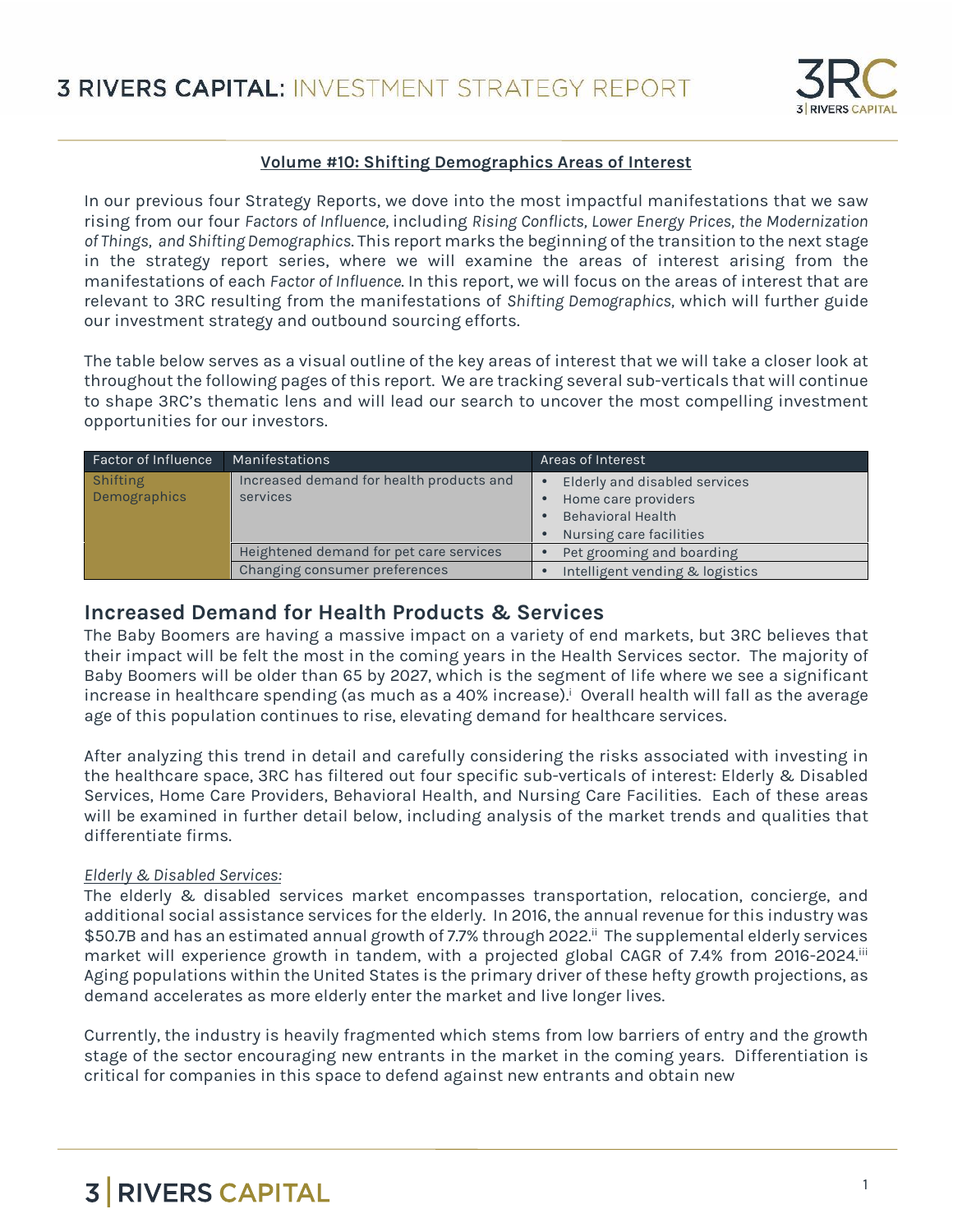

clients. The firms that offer a wide range of services across the spectrum of care or are experts in a specific area of care are projected to be the most successful in building defensibility. Additionally,

retaining high-quality, empathetic employees is a critical factor for long-term business viability.

Federal government funding is a key factor for the industry. In 2016, the federal government awarded over 1,100 contracts to approximately 240 companies which totaled \$20.5B in expenditure. Operators will continue to compete for these contracts and further government<br>funding in the future and these o funding in the future, and those that are able to differentiate will likely be successful in these efforts.

### **M&A Activity: Healthcare Services (# of Transactions)**



The fragmentation in the elderly & disabled services industry has led to some consolidation. In the first three quarters of 2017, 183 transactions have been closed in the healthcare services industry which is more than the 178 transactions closed during the same time period in 2016.<sup>iv</sup> 3RC will focus closely on companies with a differentiated offering to uncover the most promising opportunities in the elderly & disabled services industry.

#### *Home Care Providers:*

The home care providers market provides both medical and non-medical services in the residences of patients, and includes nursing, companion, and physical therapy solutions. In 2016, the annual revenue for this industry was \$92.5B and has an estimated annual growth rate of 6.1% through 2022. Companies in this segment are primarily sole proprietorships, with 90% of industry operators maintaining no employees on payroll but only accounting for 10% of annual industry revenue. The aging population has increased demand for home care service, which is an alternative to long-term care, hospital visits, and assistance from family. Home care is actually seen as the preferable solution from the patient's perspective, as "90 percent of seniors want to stay at home" instead of repeatedly making hospital visits. At least half of these individuals will require daily assistance.<sup>vi</sup>

Home care has been increasingly adopting technological solutions for the elderly. One such solution is remote monitoring. Best Buy recently joined the ranks of firms that are adapting to this switch, and sells an "entry-level package of gear for \$389.96" while also providing "a monitoring service for \$29 a month." vii While this may initially appear to be a large price to pay, it is dwarfed by the \$3,500 that would be paid monthly to live in an assisted-living facility. Despite the cost-efficiency of remote monitoring and the fact that 75% of caregivers want to use technology, only 7% currently make use of technology's capabilities.<sup>viii</sup> The remote monitoring market will not be ignored by 3RC, as the \$50B industry is having a massive impact among established companies by providing a consistent flow of information and communication.

A large portion of industry revenue is generated from government healthcare programs, primarily Medicare and Medicaid. Estimates for 2017 indicate that Medicare and Medicaid will account for 39%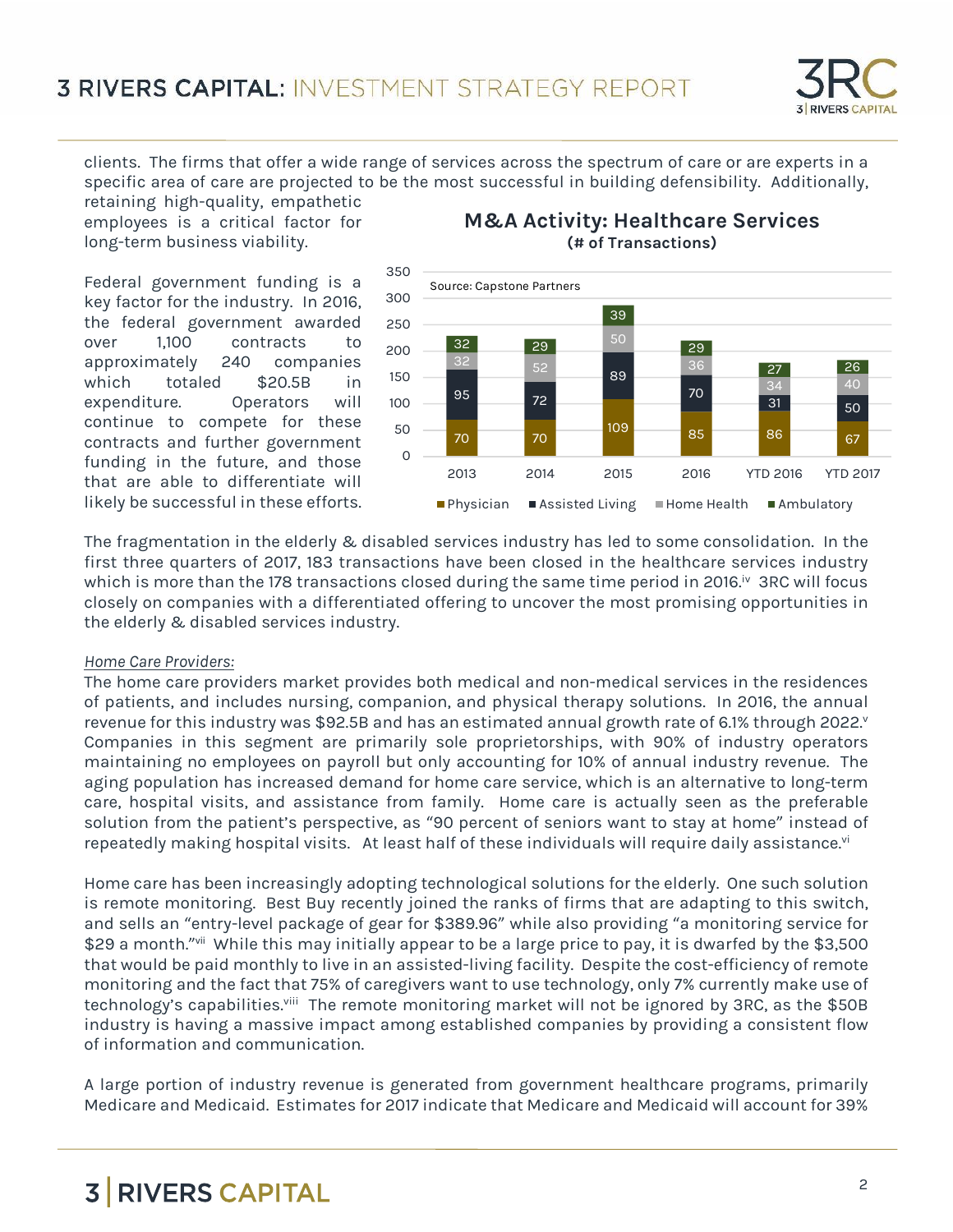

and 37% of expenditures respectively. Continuation of strong funding for these programs is critical

for the long-term success of the industry, and adjustments could have a major impact on the home care provider segment.

One success factor for home care companies is their ability to partner with relevant care providers in tangential spaces. For example, a home care provider that specializes in Alzheimer's and Dementia hospice care services could strategically partner with an industry operator specializing in diabetic and congested heart failure patients. This would help



companies ensure that they are capable of providing care to patients that have a wide range of disorders and reduce the churn rate of those patients. This could also lead to a natural acquisition opportunity and would have clear cost synergies through the elimination of repetitive administrative responsibilities, which implies that multiple expansion is possible in this space.

The home care industry is fragmented and, due to the high growth rates, will likely become more fragmented in the coming years. This creates a unique environment for 3RC, and identifying companies within this space that are prepared to capture this growth will provide a unique opportunity to create substantial returns. Additionally, an acquisition of a home care provider by an adjacent industry operator could increase the likelihood of outsized returns – for example, acquiring a home care provider as an add-on acquisition to a nursing care facility. The long-term care M&A market has experienced the influence of home care, as transaction volume in the long-term care sector decreased by 6% during 2016.<sup>ix</sup> This further solidifies the importance of home care providers in the health care spectrum and shows how they have been accelerating industry shifts. 3RC will be closely examining the market to identify companies that are utilizing the capabilities of technology and are positioned for growth to filter investment opportunities.

#### *Behavioral Health:*

The behavioral health market encompasses residential care and treatment for patients that have a variety of behavioral issues, including alcoholism, mental illness, and drug addiction. In 2016, the annual revenue for mental health and substance abuse centers was \$18.7B (90% of the overall behavioral healthcare market) and is projected to grow at a steady 2.4% for the next five years.<sup>x</sup> In recent years, awareness and an improved understanding of treatment for these disorders has combined to fuel industry-wide growth. The ACA, or Affordable Care Act, defined mental health and substance abuse benefits to be essential and required coverage for those services. Companies that supply this industry with the unique materials required for treating behavioral health patients will experience similar growth, along with tangential businesses that service these centers.

There are a few specific areas that are expected to undertake a significant portion of the growth within this sector, including those that provide care for underserved and growing populations and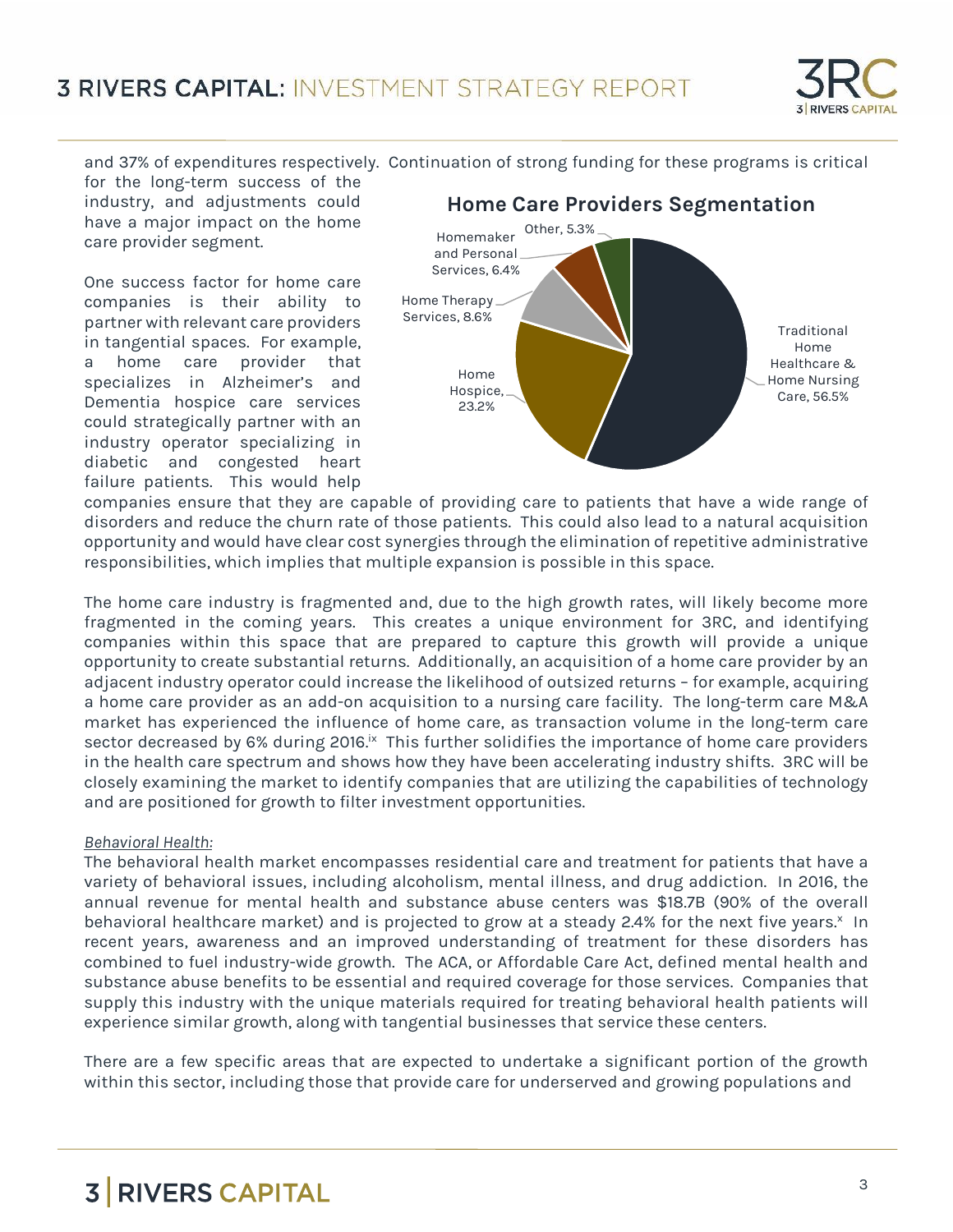

focus on unique geographic areas that are prepared for increased services.<sup>xi</sup> Businesses also have the advantage of reduced capital expenditure requirements in this space, as there is little infrastructure investment involved.

#### *Underserved and Growing Populations:*

The aging Baby Boomer market has not been receiving adequate care and, as shown previously, is steadily growing as the average age increases. Current data suggests that over 2.5 million seniors are struggling with alcohol or drug problems throughout the United States.<sup>xii</sup> Moreover, they are "hospitalized just as often for alcohol-related problems as they are for heart attacks," showing the impact and necessity of these services.<sup>xiii</sup> These individuals often are in nursing homes as well, with half of the elderly in nursing homes having issues related to alcohol.

Behavioral health companies that are able to work in tandem with other care providers, including nursing homes, that service the elderly market should be able to capture additional market share by providing easier access to care.

The pediatric population is experiencing a similar dynamic which has primed the segment for expansion. Only 10% of demand for pediatric behavioral health is being filled by the current system, illustrating the massive span of this service gap.<sup>xiv</sup> This divide could continue to grow in upcoming years as children are increasingly being enrolled in Medicaid programs across the nation. Firms that uniquely position themselves in the market could find ways to partner with schools or provide counseling through telehealth technology.

#### *Geographic Optimization:*

Reimbursement is often on a state-by-state basis, and adequate funding is not always available. In certain geographic locations, the market is already saturated with firms that are capable of providing the services that are demanded, but the in-person nature of the work emphasizes the importance of the local population. This is due to the fact that the market has historically been limited by travel distance of patients, as each center attracts patients from a certain radius.

Additionally, certain states have been more successful in securing and utilizing innovation grants to improve behavioral healthcare as well as implementing regulations that encourage further industry development. Autism services provides a great example, where "38 states have already enacted autism insurance reform laws that include coverage for autism services and an additional seven states are pursuing reform." xv

The behavioral health industry has historically been fragmented with no firm providing over 1% of total revenue, though consolidation is occurring and is projected to continue in the coming years. In 2016 there were 48 M&A transactions in the industry and through Q3 2017, there have already been 27 additional deals.<sup>xvi</sup> While strategic acquirers dominate the space, PE has made a significant impact with 179 M&A deals between 2005 and 2014.<sup>xvii</sup> EV/EBITDA multiples appear to be within range of 3RC, could potentially show expansion after being acquired by a strategic buyer, and have oscillated between 6-10x in the past two years.<sup>xviii</sup> 3RC will focus closely on the factors detailed above to uncover the most promising companies in the behavior health industry.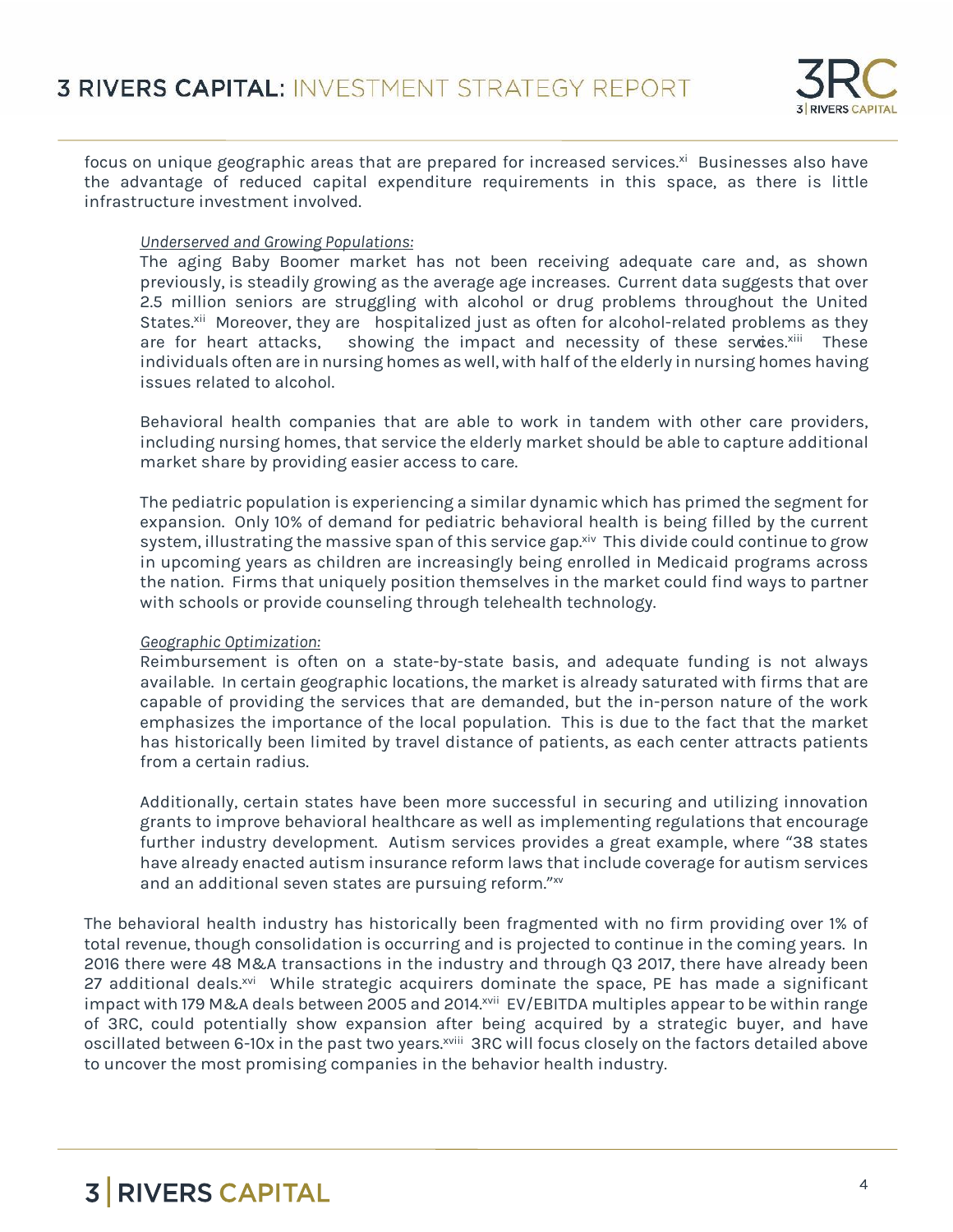



**Behavioral Health M&A EV/EBITDA Multiples**

#### *Nursing Care Facilities:*

The nursing care facilities market provides extended care for patients that require daily, non-hospital assistance. Facility operators can focus on providing the social aspects and benefits for senior or the medical assistance aspect, but many offer both types of benefits to their residents. In 2016, the annual revenue for this industry was \$128.7B and has an estimated annual growth rate of 3.7% through 2022.xix As the baby boomers age, demand will flow into nursing care facilities and bed count will increase as a result, driving growth. Despite this, 3RC believes that the nursing care facilities sector provides enticing investment opportunities in both the facilities themselves and tangential companies that operate along the supply chain.

Government expenditure also plays a large role in the nursing care facilities industry. In previous years, reduced government funding via Medicare and Medicaid reimbursement has impaired the ability for operators to translate high growth rates to the bottom line. However, government spending also manifests through contracts and in 2016, an estimated \$506M was spent directly on nursing care facilities through awarding 7,000 contracts to over 1,300 different operators. As the aging population continues to impact the industry, the ability to attract government spending could be a unique success variable.

One factor that will determine how much of this growth can be captured by nursing care facilities is the ability to provide a higher-level of care for residents. Patients that are post-acute are more profitable for facility operators, primarily stemming from the amplified attention that is required for these patients which increases the probability of Medicare reimbursement.<sup>xx</sup> Moreover, managing

and maintaining high occupancy rates, particularly within these higher-value patients, will ensure a strong and consistent revenue stream.

Nursing care facilities are also serviced by a wide variety of additional companies that provide the materials and staff required for operations. Companies that staff and provide nurses will receive more attention in the coming years as demand increases. Furthermore, due to the importance of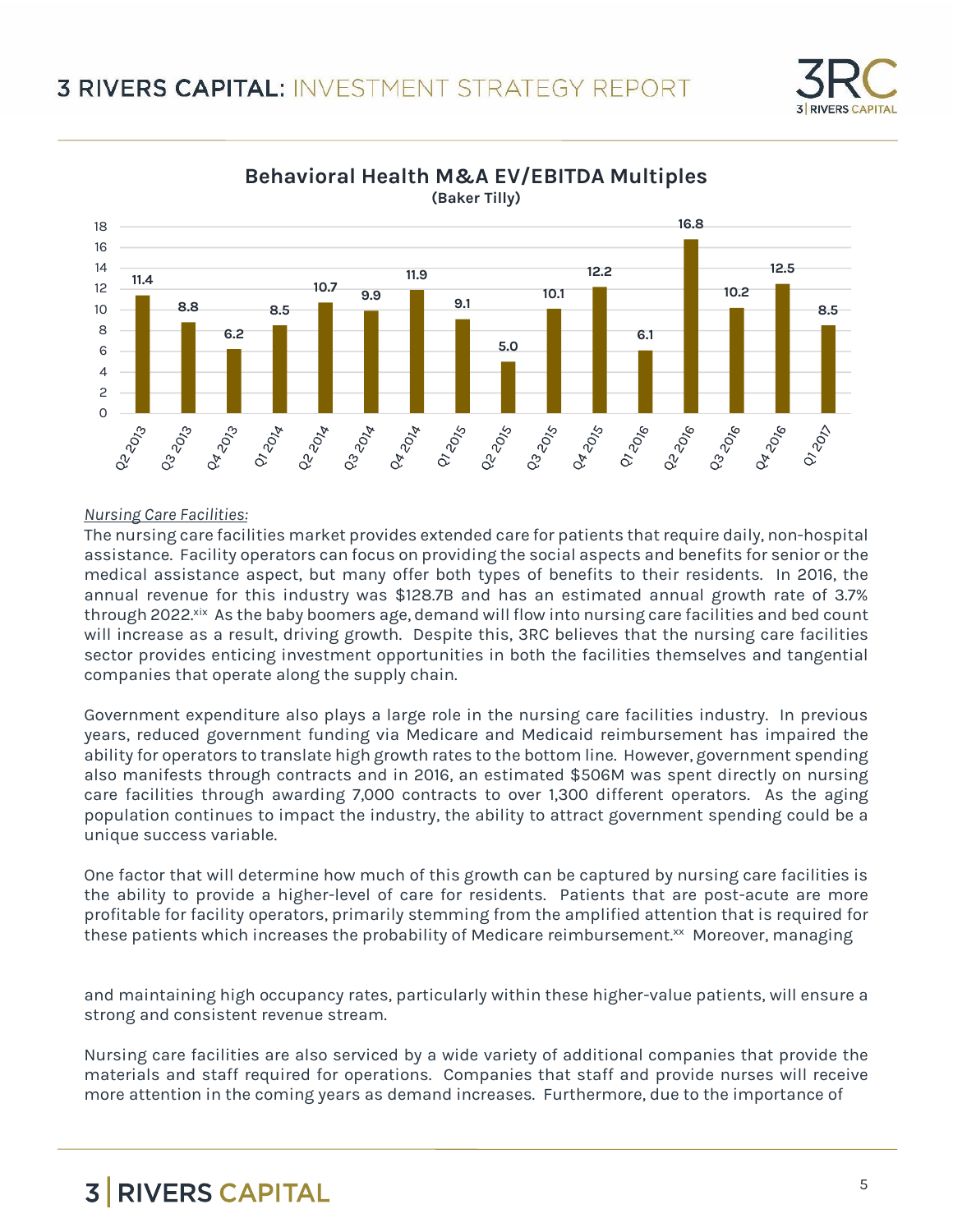

preserving a high-quality employee base, the ability to source nurses that work well with patients is a cornerstone to success. Additional companies that provide food, medical supplies, and maintenance services will grow and are additional areas of interest for 3RC.

Many senior care facilities operate through a franchise model, which accounted for \$3.2B of the industry and has an expected growth rate of 12.8% through 2021 following strong growth of 11.7% from 2011-2016.<sup>xxi</sup> Franchises offer unique benefits and provide entrepreneurs with the ability to function with an established brand and reliable methods. As demand in the market grows, franchises could arise as a solution to quickly increase the overall quantity of beds.

The projected growth rate in this market has made it an acquisition target for many firms, which has been reflected in the price-per-bed metric. In 2016, the price per bed reached \$99,200 which is 15% higher than 2015 levels.<sup>xxii</sup> Acquisitions did not fall as a result, with 337 acquisitions in 2016 totaling \$14.4B. Acquisition value has decreased, however, in 2017 and total transaction value during the second quarter was 45% less than 2016. 3RC will continue to closely watch this industry as it evolves and adapts to unique growth factors.

### **Heightened Need for Pet Care & Products**

The Baby Boomers and Millennials have aligned through their combined interest in pets, which has provided the pet care and products sector with the opportunity to grow. Their unique alignment

through the significance of pets in their lives has enabled a variety of companies to differentiate their products and services. The pet industry offers unique dynamics, including the fact that it is "recession resistant as pet owners tend not to cut back on pet food spending during an economic downturn.<sup>xxiii</sup>

3RC examined this tendency closely and determined that the most relevant sub-vertical is the Pet Grooming & Boarding industry. This area will be examined in detail below, and will elaborate on the specific aspects that makes firms unique.

#### *Pet Grooming & Boarding:*

The Pet Grooming & Boarding market includes guard dog and obedience training, boarding, animal shelters, and various grooming services. In 2016 the



industry achieved \$7.6B in revenue and is projected to grow at a rate of 7% over the next five years, continuing the solid growth that doubled the industry over the past ten years. $x_{xiv}$  This growth has largely been driven by the "humanization of pets" trend that has encouraged increased spending and quality of care across the pet ownership spectrum.xxv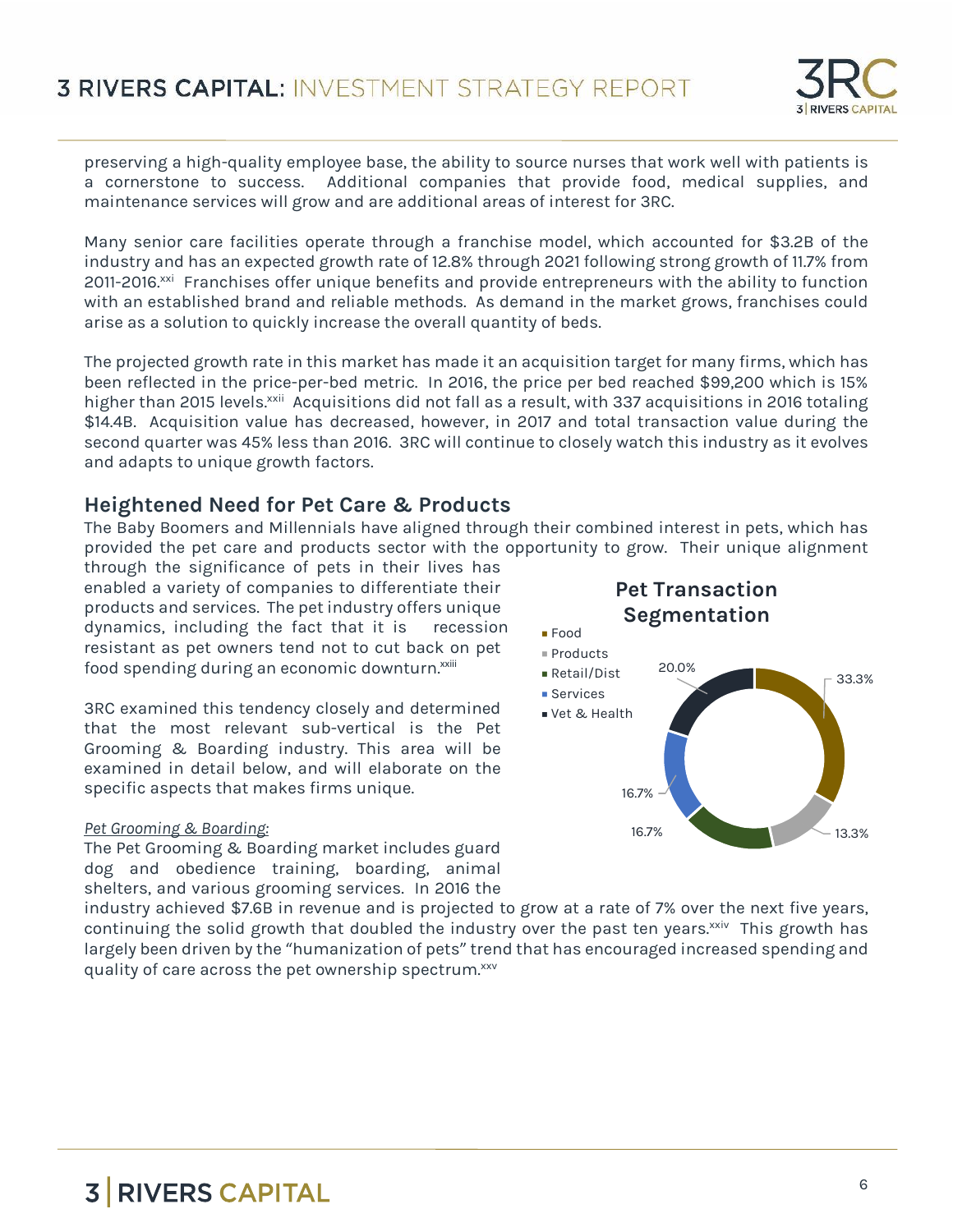A critical factor in analyzing this industry is determining how to create differentiation among various pet services firms. Barriers to entry are extremely low for the industry, and there are no companies that account for over 5% of market share and 95.5% of enterprises having less than 20 employees.<sup>xxvi</sup> What has determined success historically has been location to the end market, workforce capabilities, marketing efforts, and regulatory compliance.

Moving forward, different factors may help differentiate certain firms from the pack. Due to the wide variety of pet services that can be offered to customers, businesses that are capable of providing specialized services and obtaining unique skills will be able to attract a wider range of business. High-quality and knowledgeable employees will become increasingly important, as it can be difficult to hire individuals who have the niche skill set that the industry requires. Additional external competition is expected to come from technology-enabled services, though businesses that can integrate technology to provide higher-quality services could obtain greater market share.

As discussed, the historical fragmentation in the industry and overall capital availability has prompted an increase in M&A transactions in the past years. Businesses typically have at least \$1-2M EBITDA or approximately \$15M in sales before they are considered as acquisition targets for PE firms.<sup>xxvii</sup> Strategic buyers, however, still account for the majority of transactions, and were responsible for 88% of transactions in 2015.<sup>xxviii</sup> Once companies reach this 5 level, there is significant competition to win these deals which has elevated multiples. Despite this, EV/EBITDA multiples for companies under \$100M in revenue have been between 5.5-6.0x in the past three years and show potential for expansion as larger companies had a range of 7.8-9.0x over the same time period.

### $0$   $\qquad$  $1 -$ 2 — H 3 — H 4  $5 - H$ 6  $-$ 7 — 8 9 10 Under \$100M \$100-\$250M \$250M-\$1B \$1-\$5B **Transaction Size (Brooks, Houghton & Company)**  $2014$  2015 2016

**EV/EBITDA Multiples By**

### **Changing Consumer Preferences**

In the *Shifting Demographics Manifestation* report, it was made clear that consumer preferences were shifting toward experience-based spending and customization. This trend was most prevalent within Millennials, who are entering their peak spending years and are fueling the personal consumption segment of the economy. After that analysis, it is difficult to understand exactly which products these trends could impact favorably, though what is certain is that the preferences are frequently shifting and inconsistent. The way that the consumers are making purchases has shown a distinct push, however, and indicates that the space has potential for 3RC.

Thus, 3RC aims to carefully examine investments with the tailwind of changing consumer preferences to ensure that the exposure is not based on fleeting and uncertain demand. 3RC is

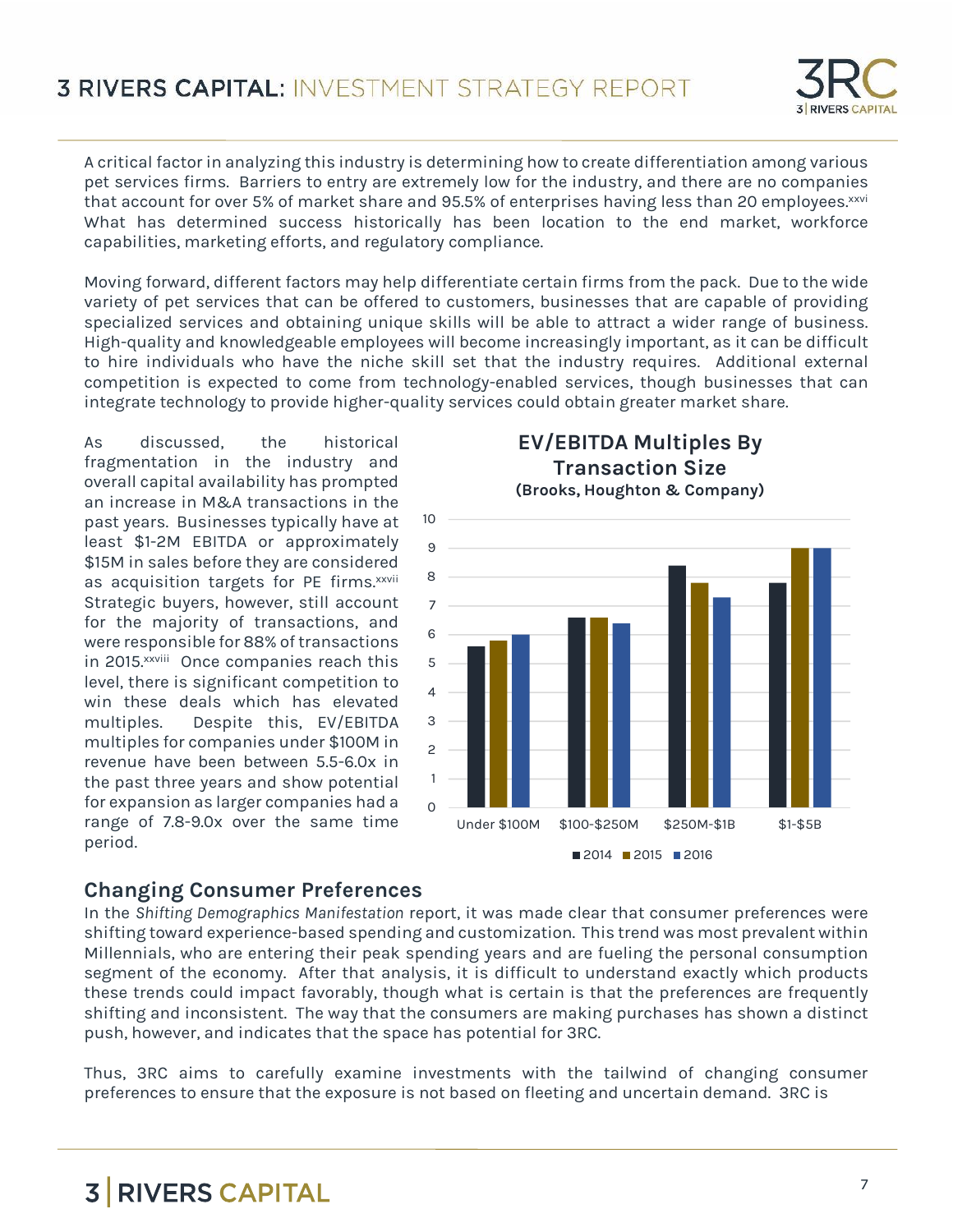

unlikely to make a subjective guess on what Millennials will demand in the coming years, but rather how the purchases will be made in the future based on thorough market analysis. One of the sub verticals that appears promising is the intelligent vending space, which is discussed in further detail below.

#### *Intelligent Vending:*

In 2016, the vending machine operators market received \$6.7B but maintained a low profit margin and only brought in \$335.1M in profit.xxix In an attempt to boost profitability, expand product offering capabilities, and continue to grow top-line revenue, firms have been integrating technology at an increasing rate. These integrations have led to a new set of devices called intelligent vending machines, which integrate "LCD/touch-screen displays, cashless payment, telemetry...and antitheft/anti-vandal cameras." xxx

As retail continues to fight against the headwind of e-commerce, intelligent vending has emerged as a solution. A vending machine is always accessible, and "has become a symbol of the world's quest for convenience, operating 24 hours around the clock, 7 days a week."<sup>xxxi</sup> Millennials and the broader consumer base, as shown through accelerated shipping provided by Amazon, are willing to pay for this convenience.

Vending companies and retailers, through the use of intelligent vending machines, have been able to expand their product offerings beyond food and drink. Cashless payment methods have increased sales per transaction, "especially for high-end products like smartphones and portable media players.<sup>xxxii</sup> Moreover, vending storefronts have started to materialize, and pools of vending machines operate like a robot-store, marketing various products, including music, books, movies, video games, perfumes and telephones and also provide services, such as mobile recharge, travel agency, insurance and ticket sales for events." xxxiii

This also opens the door to a variety of tangential service companies. In fact, "over half of the intelligent vending machine shipments will be retrofits, primarily adding a small LCD display and/or a card reader."<sup>xxxiv</sup> This means that "system integrators retrofit the machine by installing pre-qualified kits from vendors specializing in this field." Additionally, marketing companies that produce and support high-quality, touchscreen-enabled video will receive businesses by providing vending companies with unique solutions.

As the vending industry continues to evolve and adapt to the shifting purchasing preferences of consumers, 3RC believes that there is significant opportunity for investments. By operating within the buying methods of customers, vending companies steer clear of many product-specific risks that would drastically increase investment variability. As 3RC examines investments in this sector we will center our focus on the capabilities of the technology that is integrated and tangential service companies that operate in the field.

The manifestations of the *Shifting Demographics* Factor of Influence have created three specific industries of interest for 3RC. Following the investigation and analysis conducted in this report, 3RC is prepared to uncover the most promising investments that relate to these trends. In the next volume of the Strategy Report series, 3RC will examine and discuss the most relevant Areas of Interest resulting from the manifestations of *Rising Conflicts.*